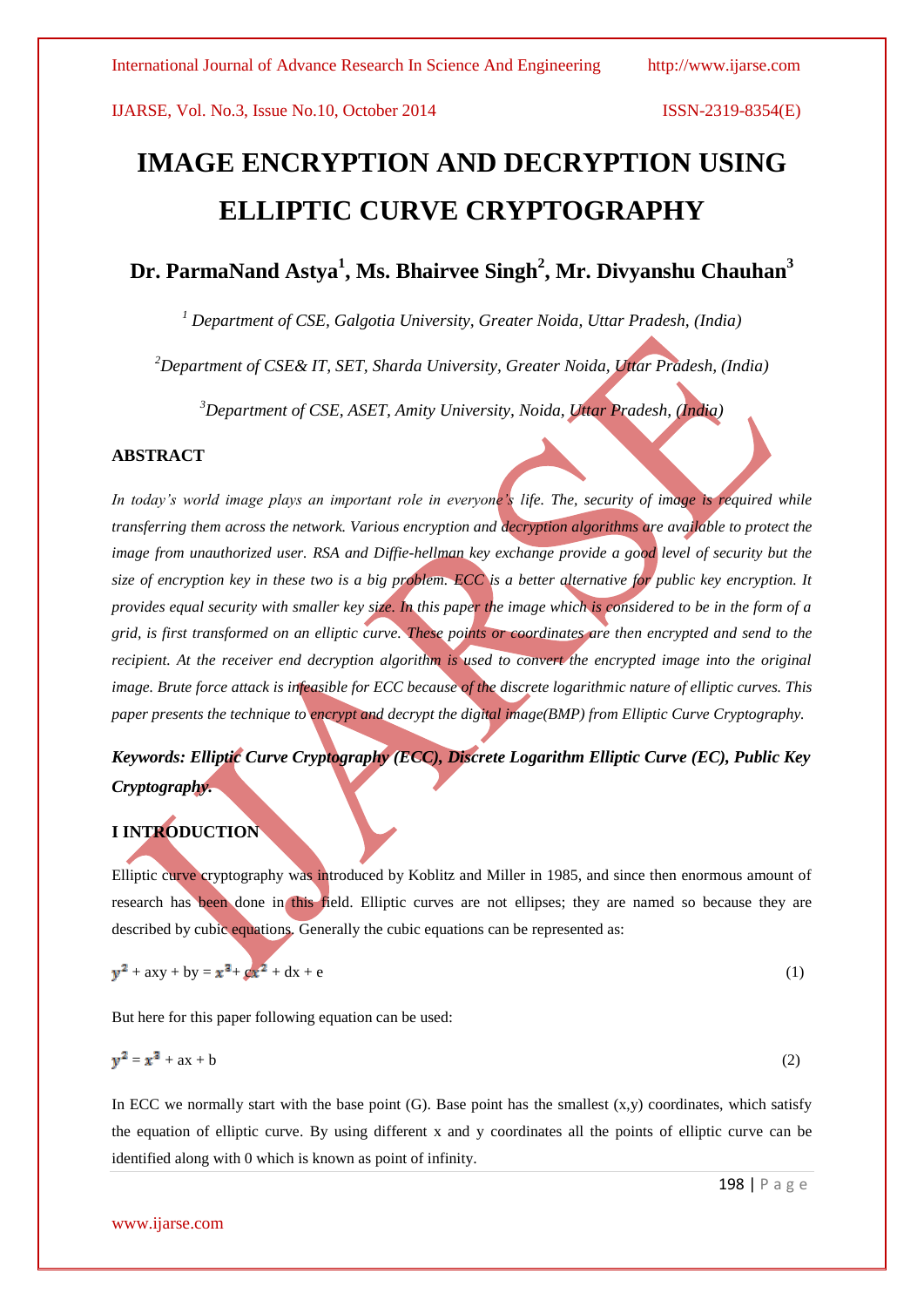Here the image file is considered as a stream of bits and constructed as various grids. Every grid of this image tells the intensity of the pixel. These intensity values are first mapped into point of elliptic curve by using this as multiplier of  $P_m$ , where  $P_m$  is a point on elliptic curve. This operation can be performed by repeated addition and doubling technique.

Now this point is encrypted using elliptic curve cryptography, and sent to the recipient. Recipient uses the decryption algorithm and recover the  $P_{mi}$ . The next step is to get the value of I from  $P_{mi}$ . This can be evaluated because of the discrete logarithmic concept of elliptic curve. The keys are shared between two parties in a secure way. This logarithmic concept provides the ECC maximum security against the hacker and intruders.

### **II RELATED WORKS**

In the past, many researchers have tried to exploit the features of ECC field for security applications. We have stated highlights of some of the relevant work in this section. Ray C., [4] in his work explained the design of a generator, which automatically produces customized ECC hardware that meets user-defined requirements. Alessandro Cilardo et al illustrates the engineering of ECC as a complex interdisciplinary research field encompassing such fields as computer science and electrical engineering [5].M.Aydos et al [2] has presented a working of ECC over the field GF(p) on a 80 MHz, 32 bit RAM microprocessor along with the results. Kristin Lauter has provided an overview of ECC for wireless security [3]. It emphasizes on the performance advantages in the wireless environment by using ECC instead of the traditional RSA cryptosystem. C. J. McIvor et.al [6] introduces a novel hardware architecture for ECC over GF(p). The work presented by Gang Chen explains a high performance EC cryptographic process for general curves over GF(p) [7]. The standard specifications for public key cryptography is defined in[8] .

A simple tutorial of ECC concept is very well documented and illustrated in the text authored by Williams Stallings et.al [9]. The paper which was presented by Kevin M. An efficient and new approach of a scalar point multiplication method than existing double and add by applying redundant recoding, which originates from radix-4 Booths algorithm was proposed by SangookMoon[II].Finnigin et al outlines a brute-force attack on ECC implemented on UC Berkley's Tiny OS operating system for wireless sensor networks [10]. The attack utilize the short period of the pseudorandom number generators used by cryptosystem to generate private keys. In the paper as proposed by Jaewon Lee [12] presents 3 algorithms to perform scalar multiplication on EC defined over higher characteristic finite fields such as OEA (Optimal Extension Field). Liu Yongliang [13] showed that Aydoset al.' s protocol is susceptible to man-in the-middle attack from any attacker but not restricted on the inside attacker. They proposed a new ECC based wireless authentication protocol. A comprehensive coverage of EC field with the in-depth mathematical treatment is given in [14]. Owing to these prevailing works on ECC and its popularity, it is proposed to implement the crypto system based on ECC for text based application. The proposed work can be extended to XML based application since the future middleware technologies are in the control of XML based documents which is purely based on text.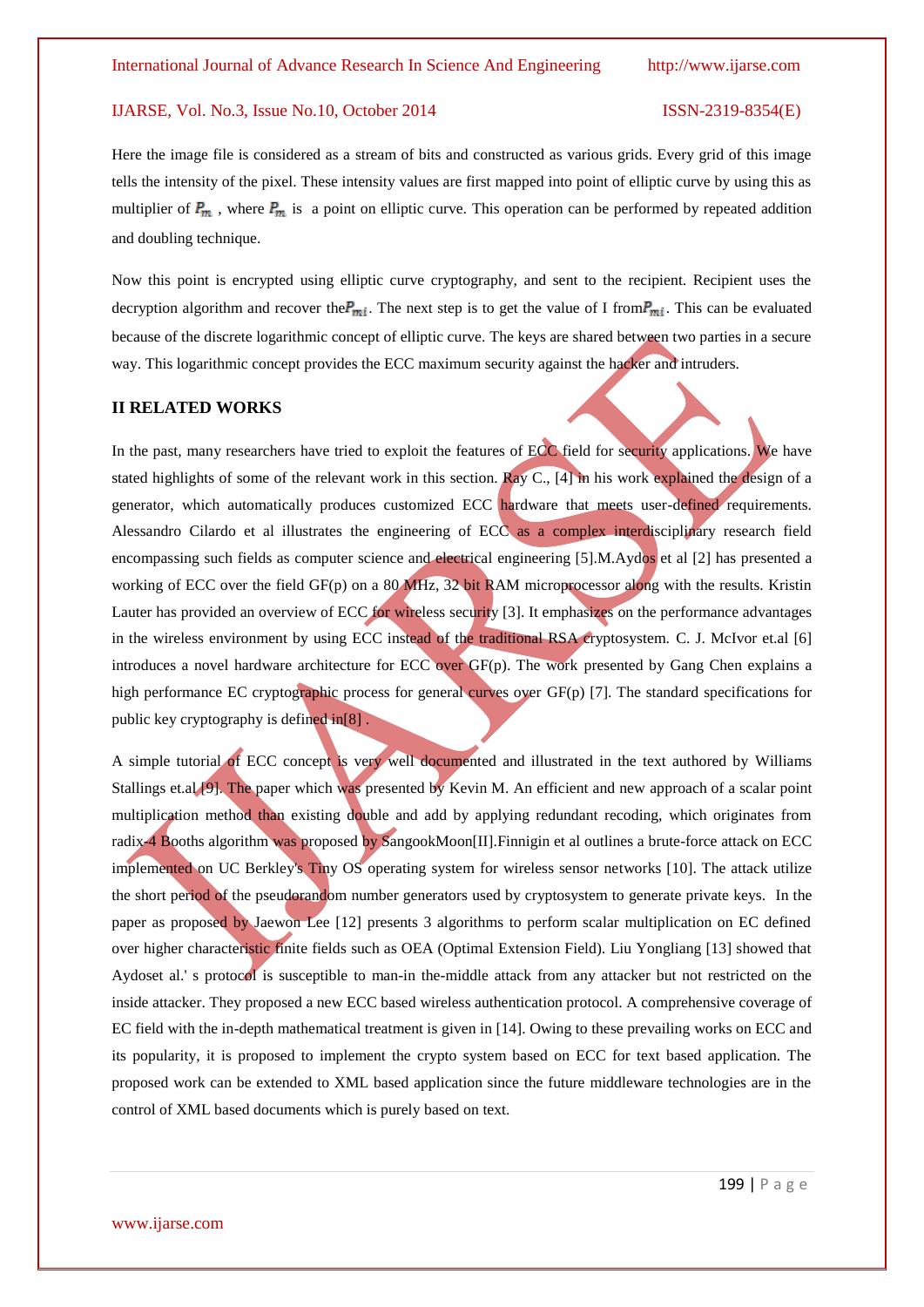### **III DETAIL METHODOLOGY**

As the general elliptic curve is represented by following equation:

$$
Y^2 = x^3 + ax + b \tag{3}
$$

Where x and y are the points on the elliptic curve and a, b are the coefficients satisfying the following equation:

 $4a3+27 b2 \neq 0 \pmod{p}$  (4)

Here p is a modular prime integer. So we can say that an elliptic curve consists of all the points satisfying the elliptic curve equation and along with the point at infinity.

### **3.1 Elliptic curve arithmetic**

The important EC operations are point addition and point doubling. To compute a value kP, where P is some point on elliptic curve, we need to perform a series of addition and doubling operations.

Let's start with a point P(xp, yp) which is a valid point on Elliptic curve. Now to determine the value of 2P, doubling operation will be used. Newly evaluated point will also exist on the EC. Following equation will be used to find the point

$$
S = [(3Xp2 + a)/2Yp] \text{ mod } p
$$
 (5)

Now the 2P can be expresserd as  $(X_R, Y_R)$  given by:

$$
X_R = (S2 - 2 \text{ Xp}) \text{ mod } p
$$
  
\n
$$
Y_R = [S (Xp - X_R) \text{ Yp}] \text{ mod } p
$$
\n(6)

To determine 3P, addition operation will be used. So addition will be performed when P≠Q. here P is  $(X_P, Y_P)$ and Q is  $2P = (X_0, Y_0)$ . now the slope S is given as

$$
S = [(Y_0 - Yp) / (X_0 - Xp)] \mod p
$$
  
P+Q= -R

$$
X_R = (S^2 - Xp - X_Q) \mod p
$$
  
\n
$$
Y_R = (S (Xp - X_R) - Yp) \mod p
$$
\n(9)

In this manner if we want to calculate kP, where  $k=15$  then the following operations of addition and doubling will be performed

| ЭD | 3P | 6Р                                                   | 7P | 14P | 15P      |
|----|----|------------------------------------------------------|----|-----|----------|
|    |    | Doubling   Addition   Doubling   Addition   Doubling |    |     | Addition |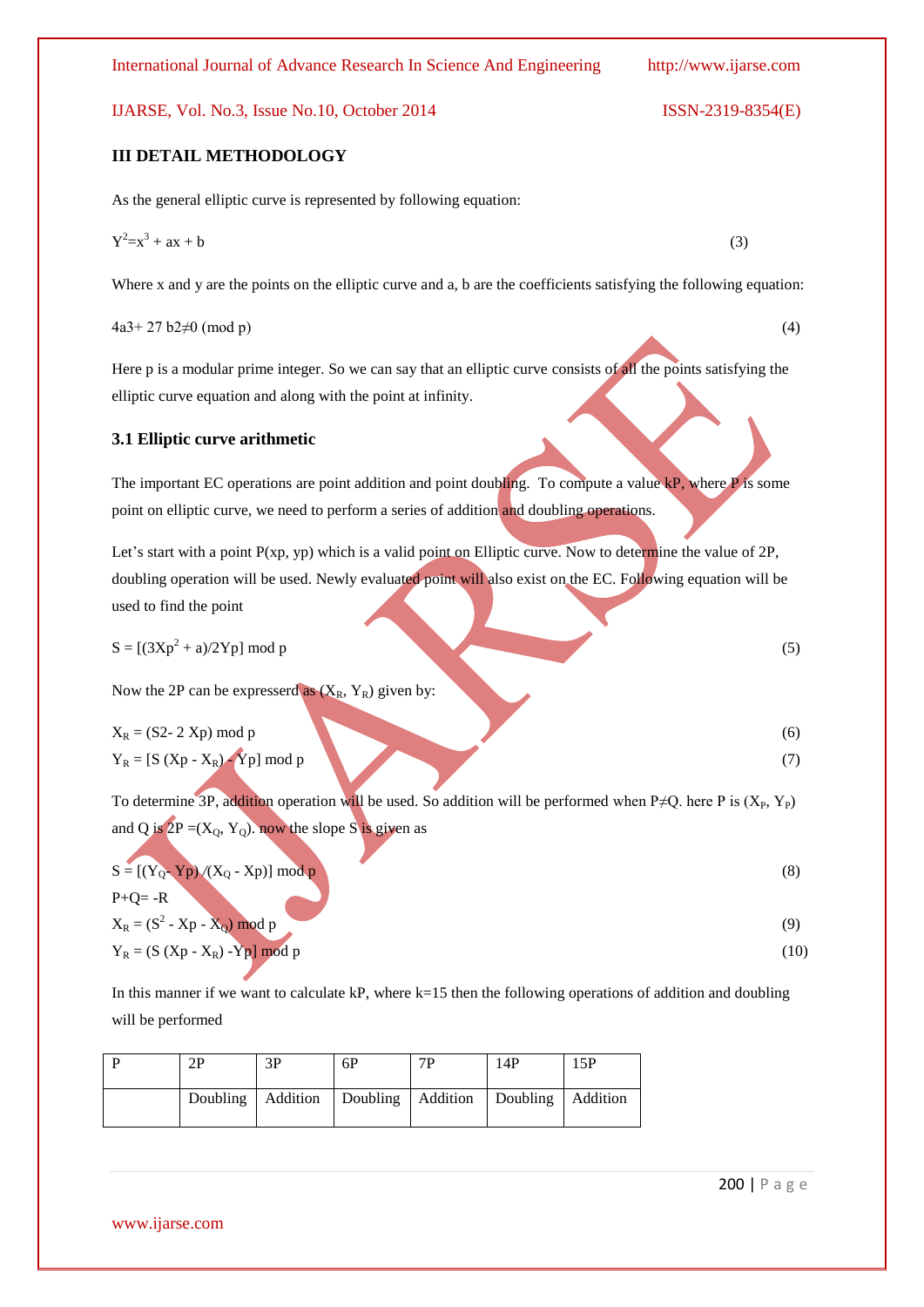Every point will be calculated in similar way, till it reaches to the point at infinity.

### **3.2Proposed Algorithm**

This algorithm first converts an image into binary and then map the

- 1. A square grid of required size is constructed by taking the binary data from source file. We are considering a grid of 32 X 32, padding with 0 if necessary.
- 2. As the image is now seen as a grid of 32 X 32, every pixel of this is first mapped on the elliptic curve by applying the genpoint( a, b, p).
- 3. Next the pixels are encrypted using ECC.

```
Genpoint(a,b,p)
{
For x=0;
While(x \le p){
Y^2 = (x^3 + ax + b) \mod pIf y2 is a perfect square in GF(p)
Output(x, sqrt(y)), (x-sqrt(y))x++;
}
```

```
Algorithm EC
```

```
{
// Key Distribution
\mathcal{N}Let \mathbf{U}_{\text{A}} and \mathbf{U}_{\text{B}} be legitimate users
U_A = {P_A, n_A} // Key pair for UA
U_B = \{P_B, n_B\} // Key pair for UB
// Send the Public key of U_B, to U_ASend(P_B, U_A);
\frac{1}{2} Send the Public key of U<sub>A</sub> to U<sub>B</sub>
Send (P_A, U_B);
```
### // **Encryption at A**

PmI=aPm *// a: Intensity value from the image grid // Pm:* random point on EC  $P_B=n_B * G$ 

www.ijarse.com

201 | P a g e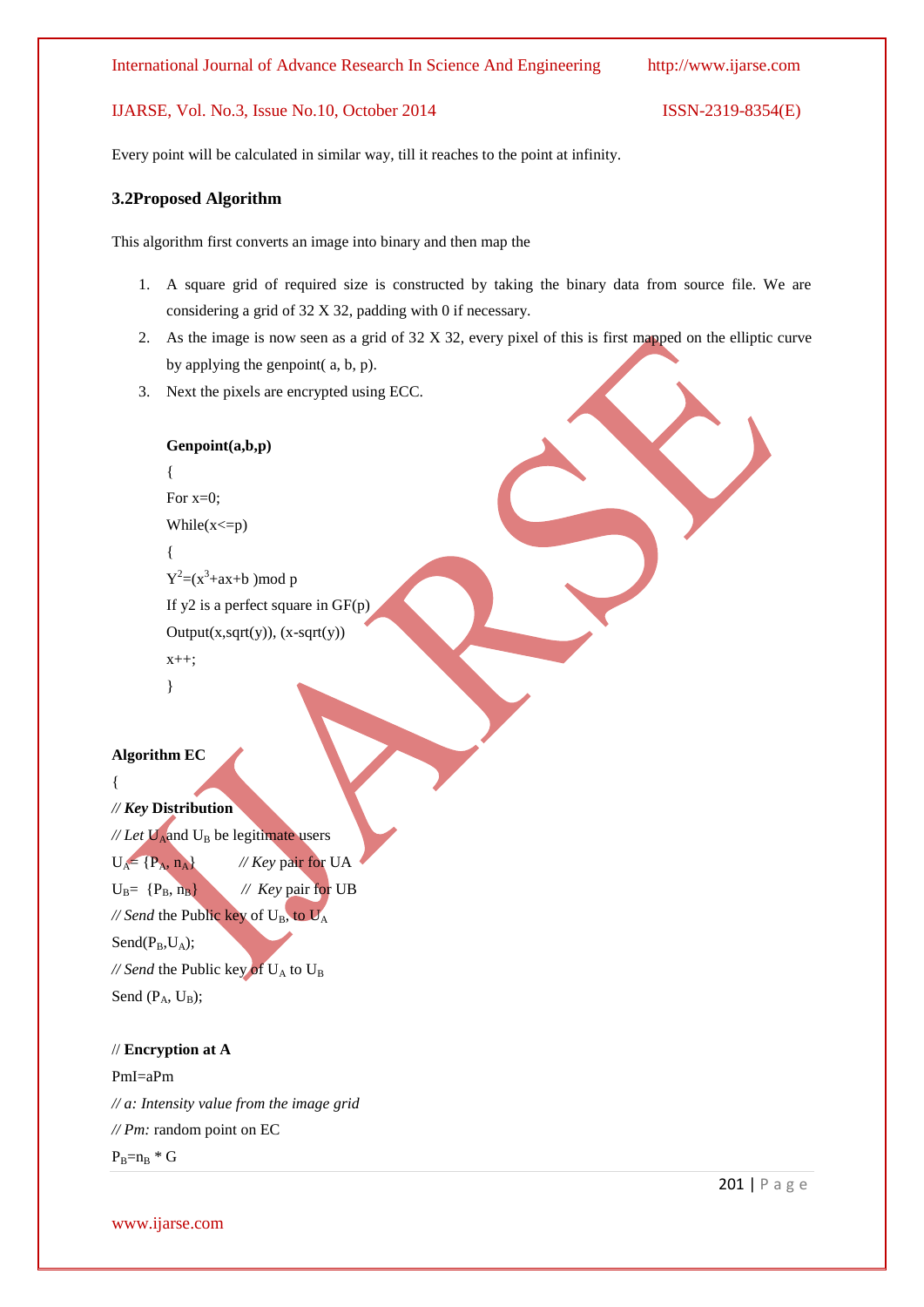$\mathscr{N}G$  is the base point of EC  $M n<sub>B</sub>$  is the private key  $CipherText={kG, PmI+k*P_B}$ // **Decryption at B** Let kG be the first point and PmI +  $k*P_B$  be the second point  $n_BkG = n_B *$  first point; Calculate  $PmI = PmI + kP_{B} - n_{B}kG$ ; Calculate the Pm value from PmI using discrete logarithm.

### **3.3Implementation of Proposed Algorithm:**

To map an image on the Elliptic Curve following steps are executed:

- 1. Assume the following elliptic curve
	- $y^2 = x^3 x + 188 \mod 751$

That is:  $a=-1$ ,  $b=188$  and  $p=751$ . The elliptic curve group generated by the above elliptic curve is

represented by Ep  $(a,b) = E_{751}(-1, 188)$ .

Let the generator point  $G=(0, 376)$ . Then the multiples kG of the generator point are (for  $(1\le k \le 751)$ )

| $G=(0,376)$       | $2G=(1,376)$      | $3G=(750,375)$              | 4G(2,373)          |
|-------------------|-------------------|-----------------------------|--------------------|
| $5G=(188, 657)$   | $6G= (6, 390)$    | $7G=(667,571)$              | $8G=(121, 39)$     |
| $9G=(582, 736)$   | $10G=(57, 332)$   |                             |                    |
| $762G=(328, 569)$ | $763G=(677, 185)$ | $764 \text{ G} = (196,681)$ | $765G=(417,320)$   |
| $766G=(3, 370)$   | $767G=(1,377)$    | $768G=(0,375)$              | $769G=O$ (point at |
| <i>infinity</i> ) |                   |                             |                    |

**Encryption at sender side**

- 1. PmI=aPm, Where a is the intensity value of the pixels in the grid. PmI is the transformed value of the pixel on Elliptic Curve. Pm is the random point on the Elliptic Curve.
- 2. G is the base point. Here I consider G as (0,376).
- 3. Now generate the public key  $P_B$

 $P_B = n_B X G$ 

Where  $n_B$  is the secret key generated secretly by sender.

- 4. Encrypted image pixel=  $\{kG, PmI + kP_B\}$
- 5. In the similar manner all the pixels will be first mapped on the elliptic curve and then converted into encrypted file.

### **Decryption at receiver side**

www.ijarse.com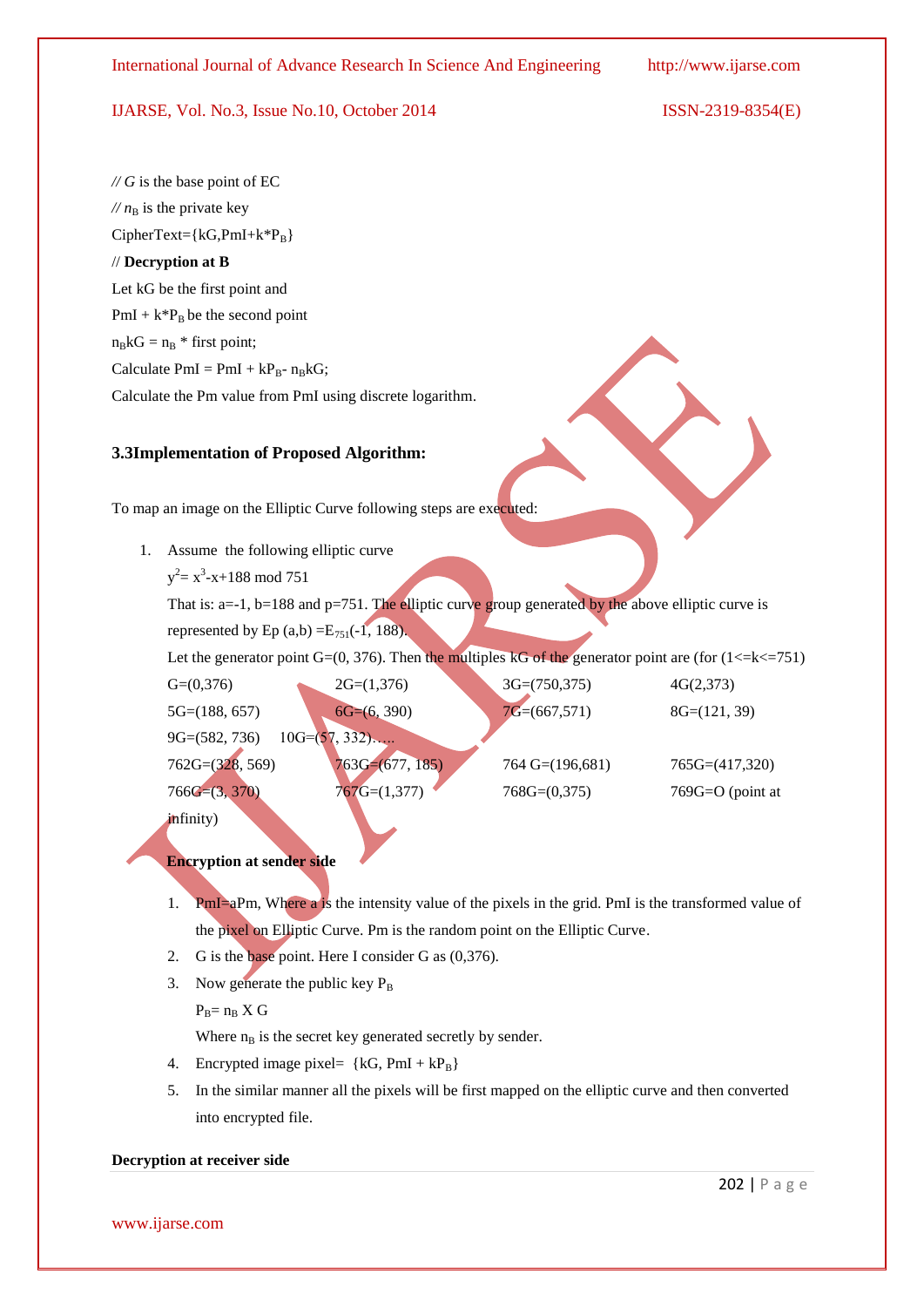### International Journal of Advance Research In Science And Engineering http://www.ijarse.com

### IJARSE, Vol. No.3, Issue No.10, October 2014 ISSN-2319-8354(E)

- **1.** To Decrypt the cipher image file, B multiplies the first point in the pair by B's secret key and subtract the result from the second point.
- 2.  $PmI + kP_B n_BkG = PmI + k(n_BG) n_BkG = PmI$
- 3. PmI gives us the image vales converted or mapped on the Elliptic Curve.
- 4. Now from this We can easily recover Pm. As Pm= I \* Pm
- 5. Above process will be repeated for every pixel of image and we will get the original image.

### **IV RESULT**

In this paper an image is first transformed on EC and then encrypted using ECC. The work has been implemented in C language. The decryption algorithm perfectly recovers the original image.



**Image**

**Fig.1 Original Image Fig. 2 Encrypted Image Fig. 3 Decrypted** 

### **V CONCLUSION**

The attractiveness of ECC, compared to RSA, is that it appears to offer better security for a smaller key size, thereby reducing processing overhead. The benefits of this higher-strength per-bit include higher speeds, lower power consumption, bandwidth savings, storage efficiencies, and smaller certificates.

The proposedtechnique is implemented for BMP images of different sizes in C language. Here, the intensity of each pixel is transformed into the elliptic curve and encrypted using ECC. At the receiver size original image is recovered by using decryption algorithm different files and their encryption/decryption times are given in the table. It has been observed that the original image is recovered from the encrypted image.

| File Name          | Encryption using | Decryption using |  |
|--------------------|------------------|------------------|--|
|                    | ECC.             | ECC.             |  |
| Woman_darkhair.bmp | 79,000000 ms     | 525,000000ms     |  |
| Woman blonde.bmp   | 436,000000 ms    | 73,000000 ms     |  |

### **Table 1 Image Encryption time Using ECC**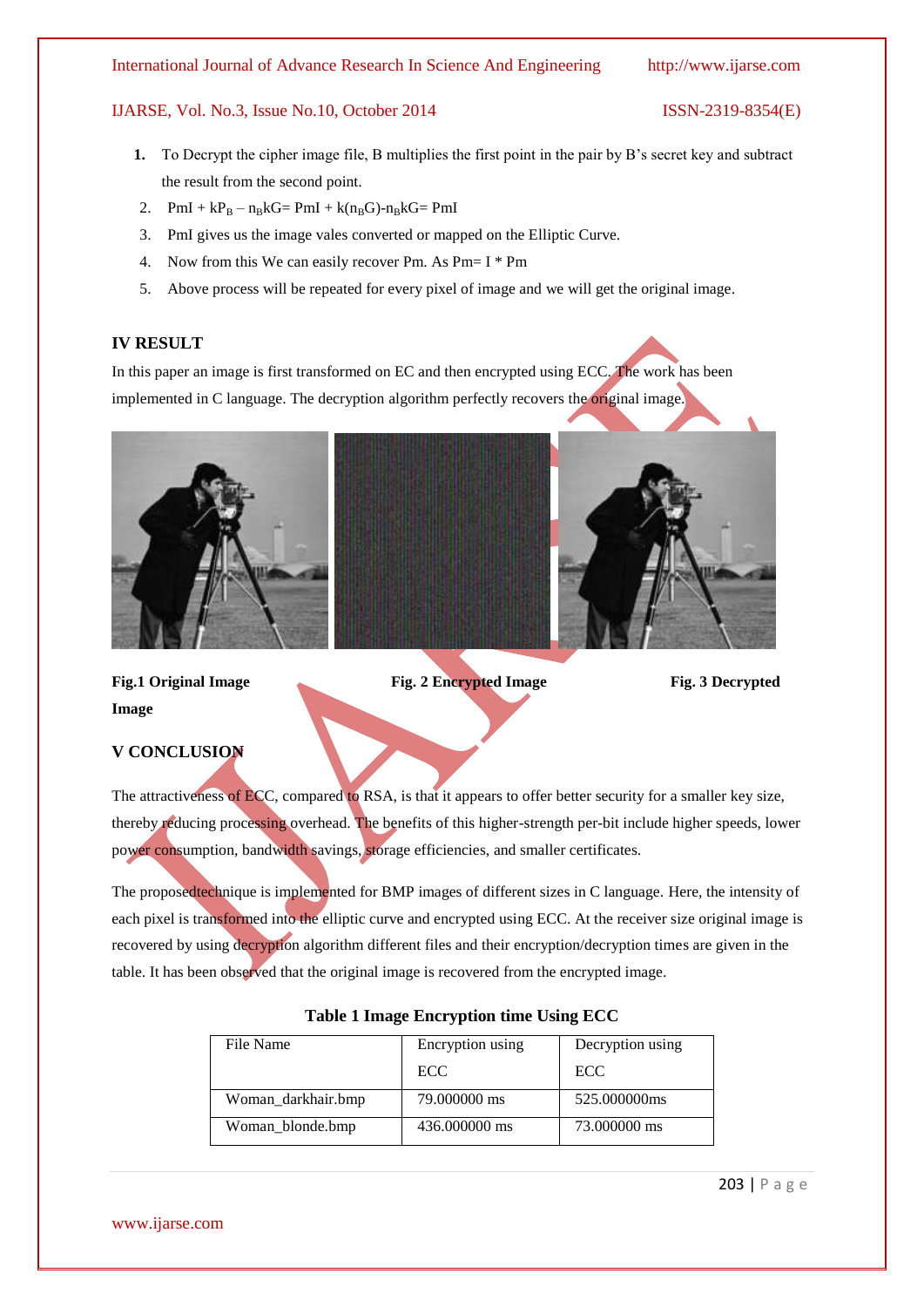| Walkbridge.bmp   | 72,000000 ms  | 72.000000 ms   |  |
|------------------|---------------|----------------|--|
| Pirate.bmp       | 655,000000 ms | 712,000000 ms  |  |
| Peppers_gray.bmp | 701.000000 ms | 993,000000 ms  |  |
| Livingroom.bmp   | 281.000000 ms | 978.000000 ms  |  |
| Lena_gray256.bmp | 421,000000 ms | 342, 000000 ms |  |
| Lake.bmp         | 32,000000 ms  | 946.000000 ms  |  |
| Jetplane.bmp     | 686.000000 ms | 57,000000 ms   |  |
|                  |               |                |  |

It can be easily seen that ECC encrypts the images so well, that nobody can recover the image until he or she has possession of keys. Because of the logarithmic nature of elliptic curves they provide comparatively same level of security as of RSA but for smaller key size. In future the same technique can be applied on different image extensions and audio, video files.

### **REFERENCES**

[1] N.Koblitz, Elliptic Curve Cryptosystems, *Mathematics ofComputation,* volA8, 1987, pp.203 -209.

[2] M.Aydos, T.Yanik and C.K.Kog, "High-speed implementation of an ECC based wireless authentication protocol on an ARM microprocessor," *lEEProcCommun.,Vol.* 148, No.5, pp. 273-279, October 2001.

[3] Kristin Lauter, "The Advantages of Elliptic Cryptography for Wireless Security", *IEEE Wireless Communications,* pp. 62- 67, Feb. 2006.

[4] Ray C. C. Cheng, Nicolas Jean-baptiste, Wayne Luk, and Peter Y. K Cheung,"Customizable Elliptic Curve Cryptosystems" , *IEEE Trans. On VLSI*

*Systems,* vol. 13, no. 9, pp. 1048-1059, Sep. 2005.

[5] Alessandro Cilardo, Luigi Coppolino, Nicola Mazzocca, and Luigi Romano,"Elliptic Curve Cryptography Engineering", *Proceedings of the*

*IEEE*, Vol. 94, no. 2, pp. 395 - 406, Feb. 2006.

[6] C. 1. McIvor, M. McLoone, and 1. V. McCanny, "Hardware elliptic curve cryptographic processor over GF(p)," *IEEE Trans. Circuits Syst.l*Reg.

Papers, vol. 53, no. 9, pp. 1946-1957, Sep. 2006.

[7] Gang Chen, GuoqiangBai, and Hongyi Chen, " A High-Performance Elliptic Curve Cryptographic Processor for General Curves Over GF(p) Based on a Systolic Arithmetic Unit" , *IEEE Trans. Circuits Syst.* - *11:* Express Briefs, vol. 54, no. 5, pp. 412- 416, May. 2007.

[8] Standard specifications for public key cryptography, *IEEE standard,* pI363,2000.

[9] Williams Stallings, Cryptography and Network Security, *Prentice Hall,* 4th Edition, 2006.

[10] Kevin M. Finnigin, Barry E. Mullins, Richard A. Raines, Henry B.Potoczny, "Cryptanalysis of an elliptic curve cryptosystem for wireless sensor networks," *Internationaljournalofsecurity and networks,* Vol. 2, No. 3/4, pp. 260- 271,2006.

[11] Sangook Moon, "A Binary Redundant Scalar Point Multiplication In Secure Elliptic Curve Cryptosystems," *International journal of networksecurity,* Vol.3, No.2, PP.132-137, Sept. 2006.